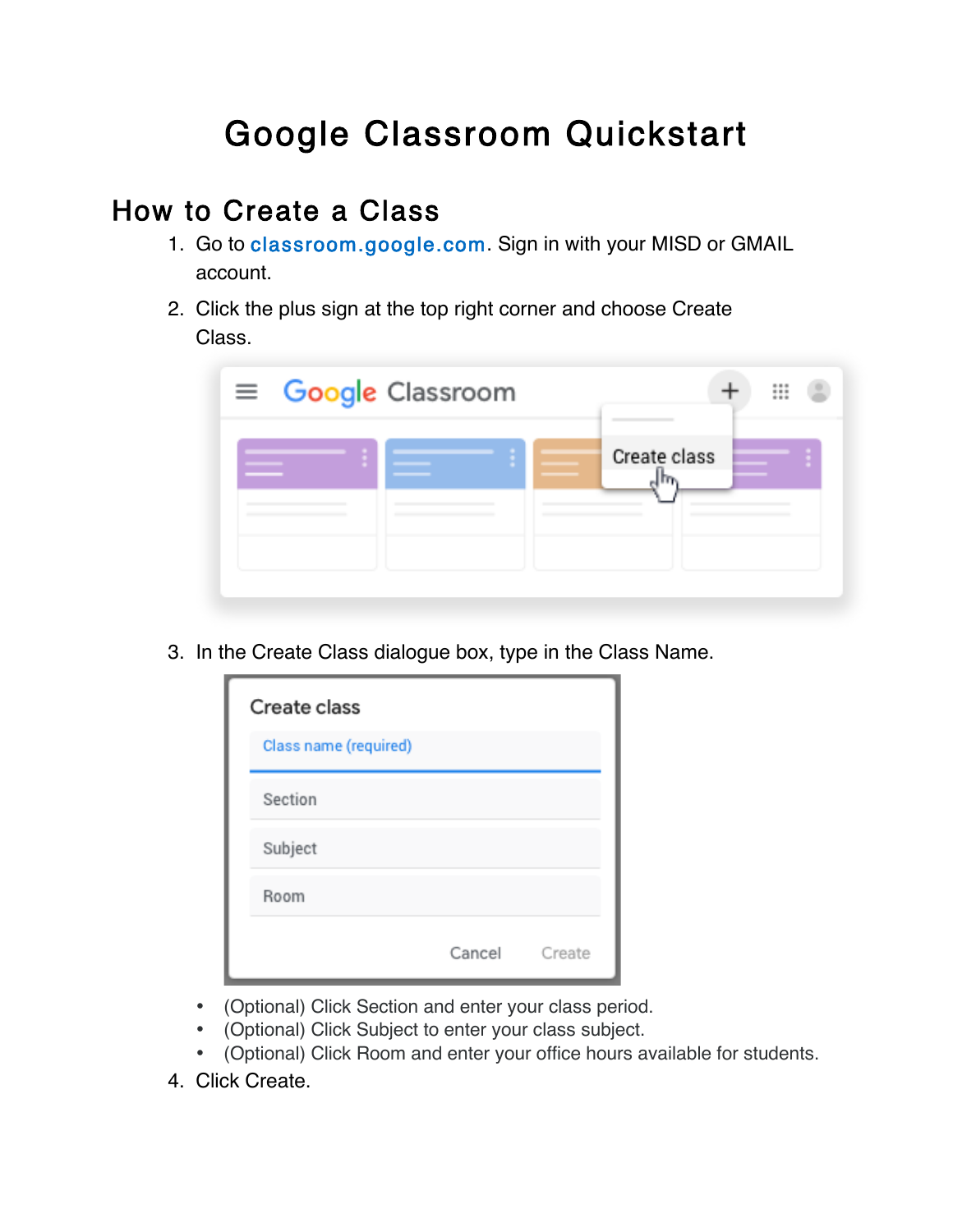## Change your profile photo

Your profile photo will display next to your name in Classroom.

1. At the top, click Menu  $\equiv$ .

| $\frac{1}{2}$ |
|---------------|
|               |
|               |

2. Scroll down and click Settings.

|                                |       | ř.     |        |
|--------------------------------|-------|--------|--------|
| -                              |       | $\sim$ | ______ |
|                                |       |        |        |
|                                |       |        |        |
|                                | _____ |        |        |
| $\sum_{n=1}^{\infty}$ Settings |       |        |        |

3. Under Profile picture, click Change.

| - | Settings      |
|---|---------------|
|   | Profile       |
|   | <b>CHANGE</b> |
|   |               |
|   |               |

- Click Select a photo from your computer or drag a photo from your computer.
- (Optional) Resize the box over your photo.
- Click Set as profile photo.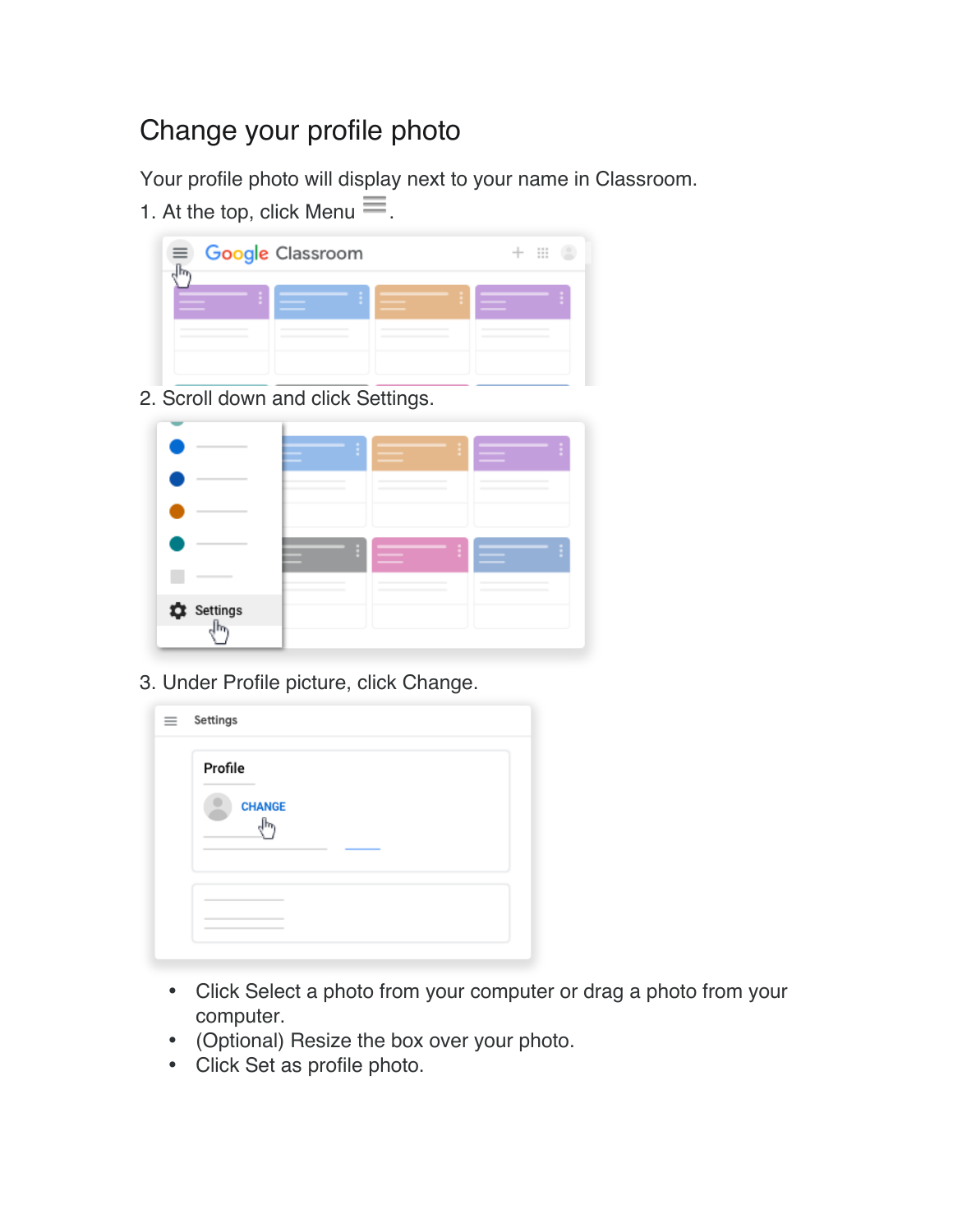# Stream—How to Change the Class Theme

After you create a class, you can change the default image or color pattern that's displayed at the top of the class stream. Only a teacher can change the theme.

#### Choose a different theme image from the gallery

1. Click the class and at the bottom of the image, click Select theme.



- 2. Choose an option:
	- Select an image from the gallery and then click Select class theme.
	- Click Patterns, select a color and pattern, and click Select class theme.

#### Upload your own theme image

1. Open the class and at the bottom of the image, click Upload photo.



- 2. Choose an option:
	- Drag a photo from your computer to the middle of the screen.
	- Click Select a photo from your computer, choose the image you want to use for your class, and click Open.
	- Click Select class theme.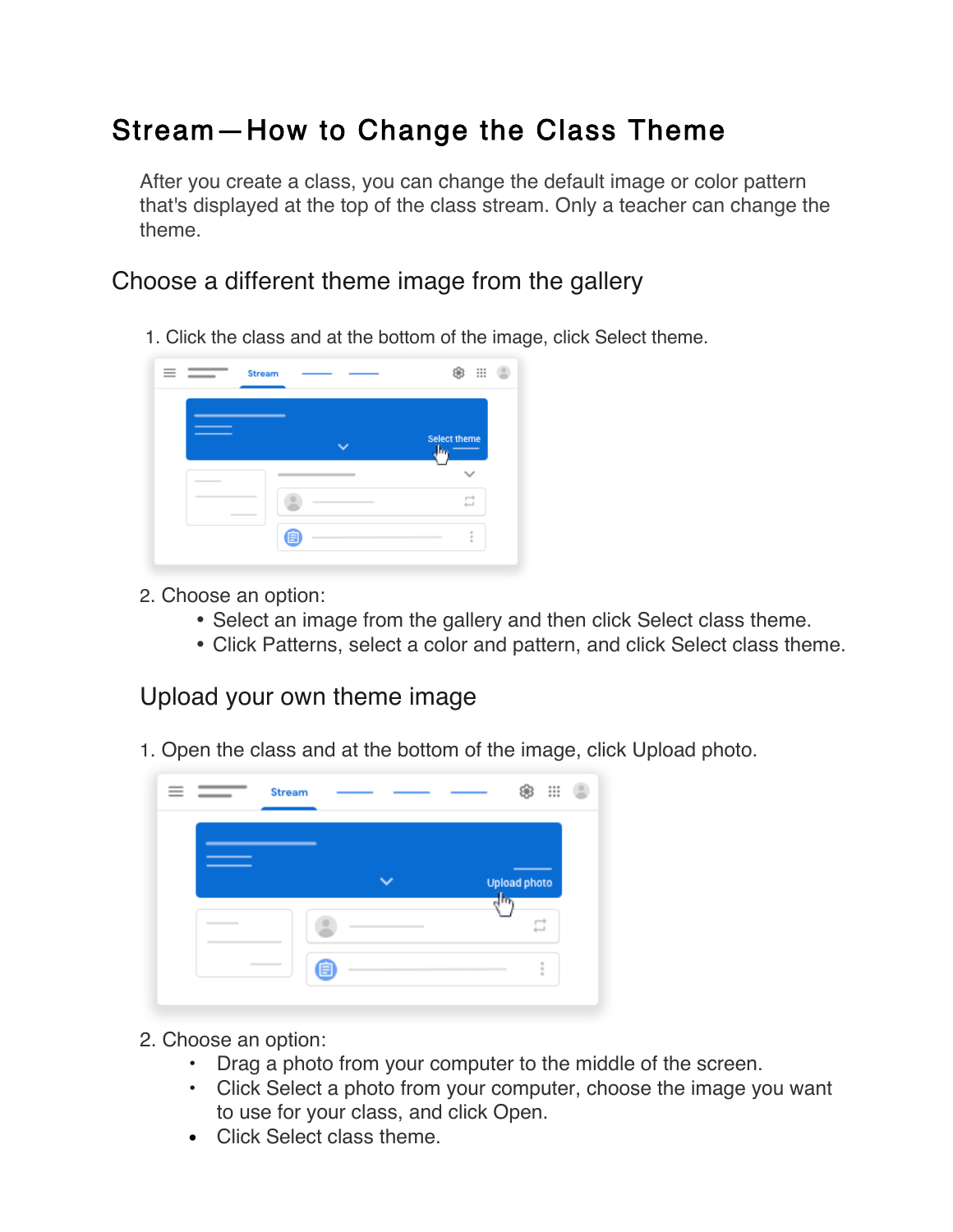### Stream—How to Create an Announcement

This will be your landing page where you can communicate with your class by posting announcements and assignments.

1. Click on "Share with your class"



2. Type message. You can also add an attachment by clicking on "Add"' button.

| For                                           |                                          |                                            |
|-----------------------------------------------|------------------------------------------|--------------------------------------------|
| <b>Test Class</b><br>$\overline{\mathbf{v}}$  | All students<br>$\overline{\phantom{a}}$ |                                            |
| Share with your class<br>Welcome to my class. |                                          |                                            |
| 0<br>Add                                      |                                          | Cancel<br>Post<br>$\overline{\phantom{a}}$ |
| ▵<br><b>Google Drive</b>                      |                                          |                                            |
| Link<br>⊝                                     |                                          |                                            |
| 0<br>File                                     | your class here                          |                                            |
| YouTube<br>$\mathbf{r}$                       | nouncements                              |                                            |

3. Click Post.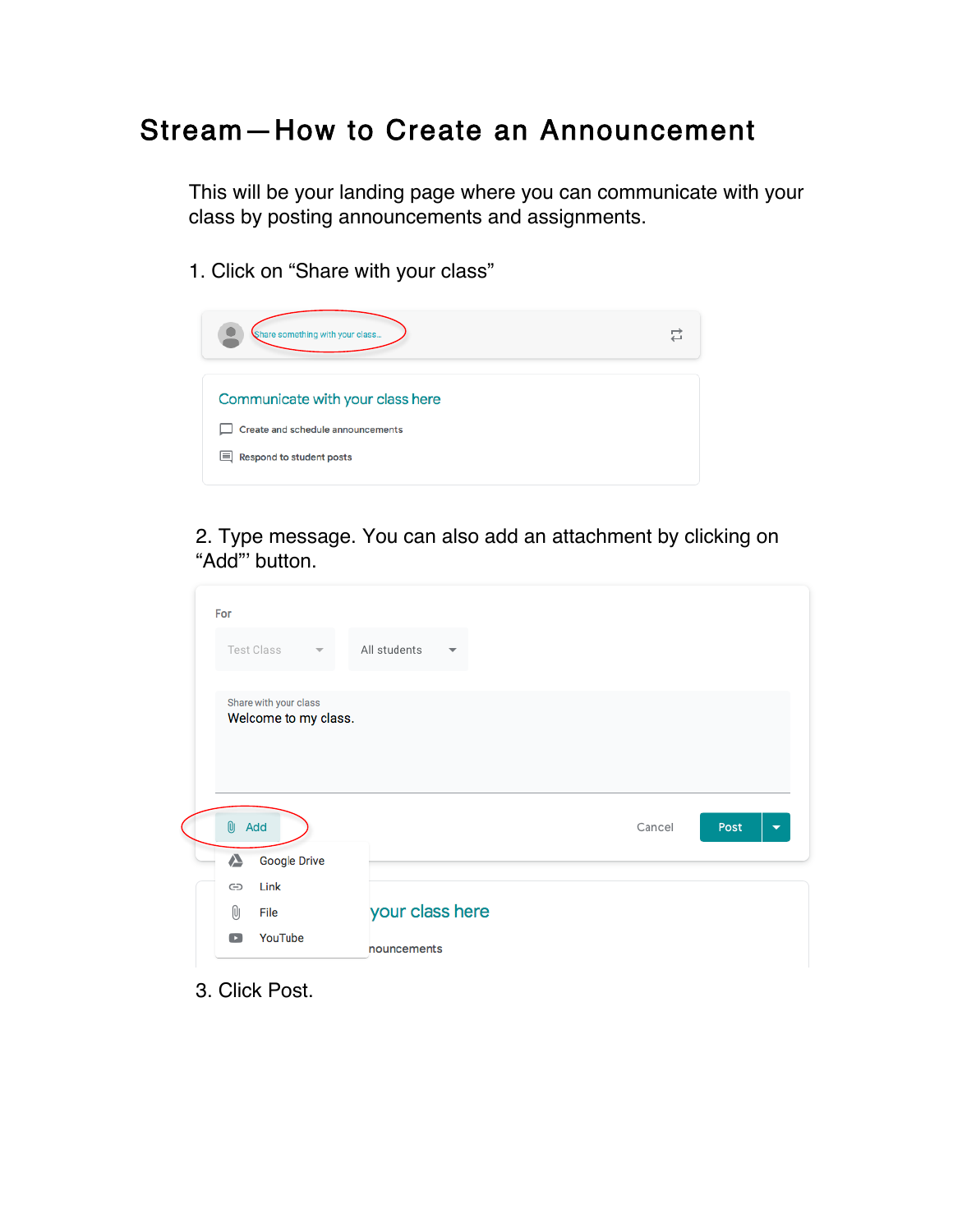## Classwork—How to Create an Assignment

- 1. Click the Classwork tab.
- 2. At the top, click Create Assignment.

| $\overline{\phantom{a}}$ | ₩<br>Classwork                                                                                                                                                                                                                                                                                                                                                                                                                                                             |
|--------------------------|----------------------------------------------------------------------------------------------------------------------------------------------------------------------------------------------------------------------------------------------------------------------------------------------------------------------------------------------------------------------------------------------------------------------------------------------------------------------------|
| Create<br>+              |                                                                                                                                                                                                                                                                                                                                                                                                                                                                            |
| 自<br>Assignment          | I                                                                                                                                                                                                                                                                                                                                                                                                                                                                          |
| վեր<br>Ê                 | $\sim$                                                                                                                                                                                                                                                                                                                                                                                                                                                                     |
| 囨                        |                                                                                                                                                                                                                                                                                                                                                                                                                                                                            |
| П                        | $\sim$                                                                                                                                                                                                                                                                                                                                                                                                                                                                     |
|                          | ŧ                                                                                                                                                                                                                                                                                                                                                                                                                                                                          |
| ⊟                        | $\sim$<br>-                                                                                                                                                                                                                                                                                                                                                                                                                                                                |
| ø                        | $\frac{1}{2} \left( \frac{1}{2} \right) \left( \frac{1}{2} \right) \left( \frac{1}{2} \right) \left( \frac{1}{2} \right) \left( \frac{1}{2} \right) \left( \frac{1}{2} \right) \left( \frac{1}{2} \right) \left( \frac{1}{2} \right) \left( \frac{1}{2} \right) \left( \frac{1}{2} \right) \left( \frac{1}{2} \right) \left( \frac{1}{2} \right) \left( \frac{1}{2} \right) \left( \frac{1}{2} \right) \left( \frac{1}{2} \right) \left( \frac{1}{2} \right) \left( \frac$ |
|                          | $\sim$<br>-                                                                                                                                                                                                                                                                                                                                                                                                                                                                |

3. Enter the title and any instructions.

#### Post to one or more classes

Under "For", click the Down arrow and select the class or classes you want to include.

| $\times$ Assignment |                                                                        |
|---------------------|------------------------------------------------------------------------|
| Ė                   | For<br>Class<br>v                                                      |
| _                   | ☑<br>v<br>$\sim$<br>۰                                                  |
| O                   | v<br><b>Contract Contract Contract Contract</b>                        |
|                     | _____<br><b>Contract Contract Contract</b><br>$\overline{\phantom{a}}$ |
|                     |                                                                        |
|                     | $\sim$                                                                 |
|                     |                                                                        |

Note: You can't post to individual students across multiple classes. Posts to multiple classes are shared with all students in the classes.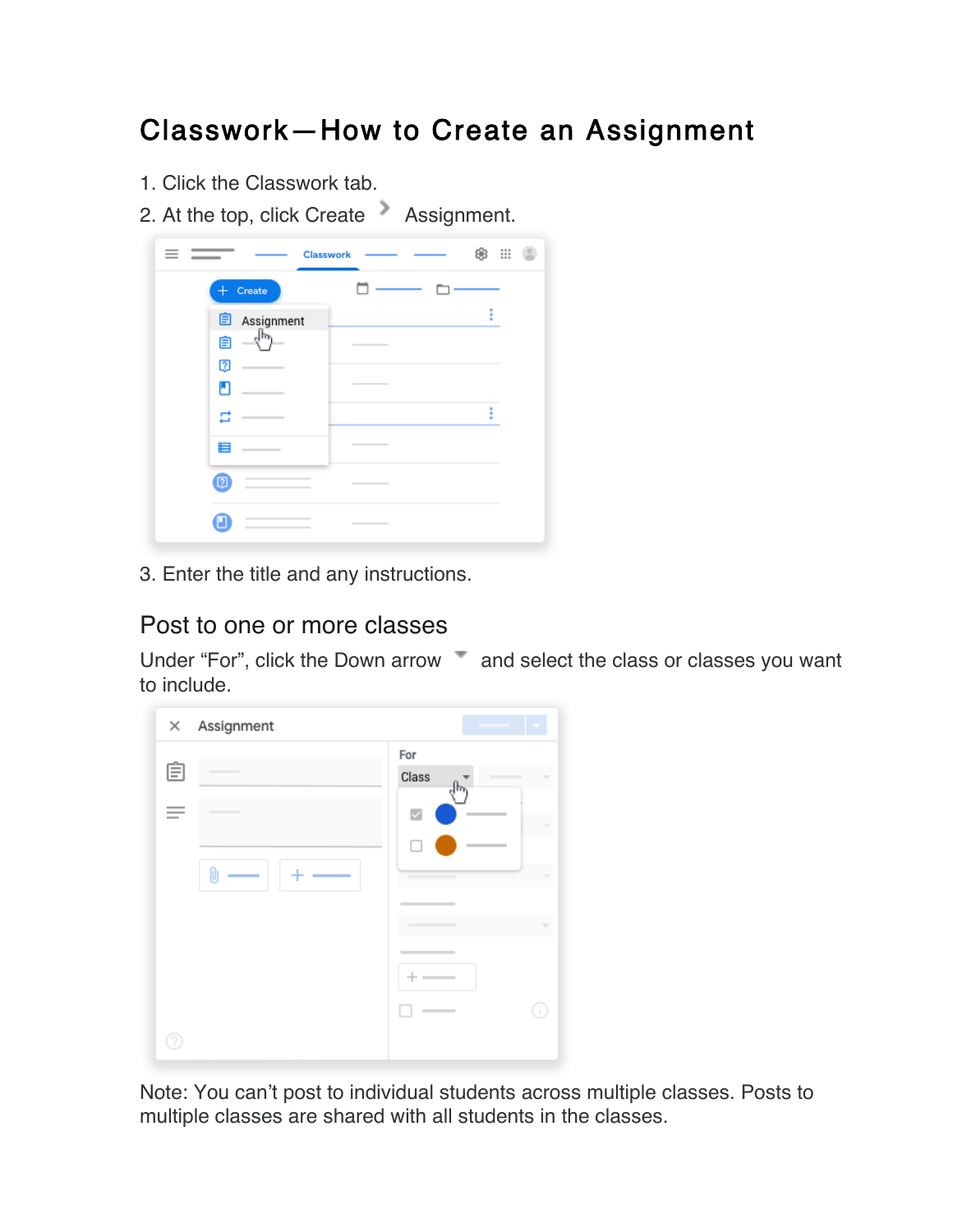### Add a grade category

For organization, you can add grade categories to assignments. With grade categories, you and your students can see the category an assignment belongs to, such as Homework or Essays. Teachers also see the categories on the Grades page.

Under Grade category, click the Down arrow  $\blacksquare$  and select a category from the menu.

| Assignment<br>× |                              |
|-----------------|------------------------------|
| Ê               | $\overline{\phantom{a}}$     |
|                 | Grade category               |
|                 | No category <sub>allow</sub> |
|                 | Test                         |
|                 | Quiz                         |
|                 | Homework                     |
|                 |                              |
|                 | -                            |
|                 |                              |
|                 |                              |
|                 |                              |

### Change the point value OR selecting Ungraded

You can change the point value of an assignment or make the assignment ungraded. By default, assignments are set at 100 points.

1. Under Points, click the value.



2. Enter a new point value or select Ungraded.

Note: When students complete an ungraded assignment, they tap Turn in or, if no files get turned in, Mark as done. If a student doesn't tap Turn in or Mark as done before the due date, the assignment is marked Missing. If there's no due date, it's marked Assigned.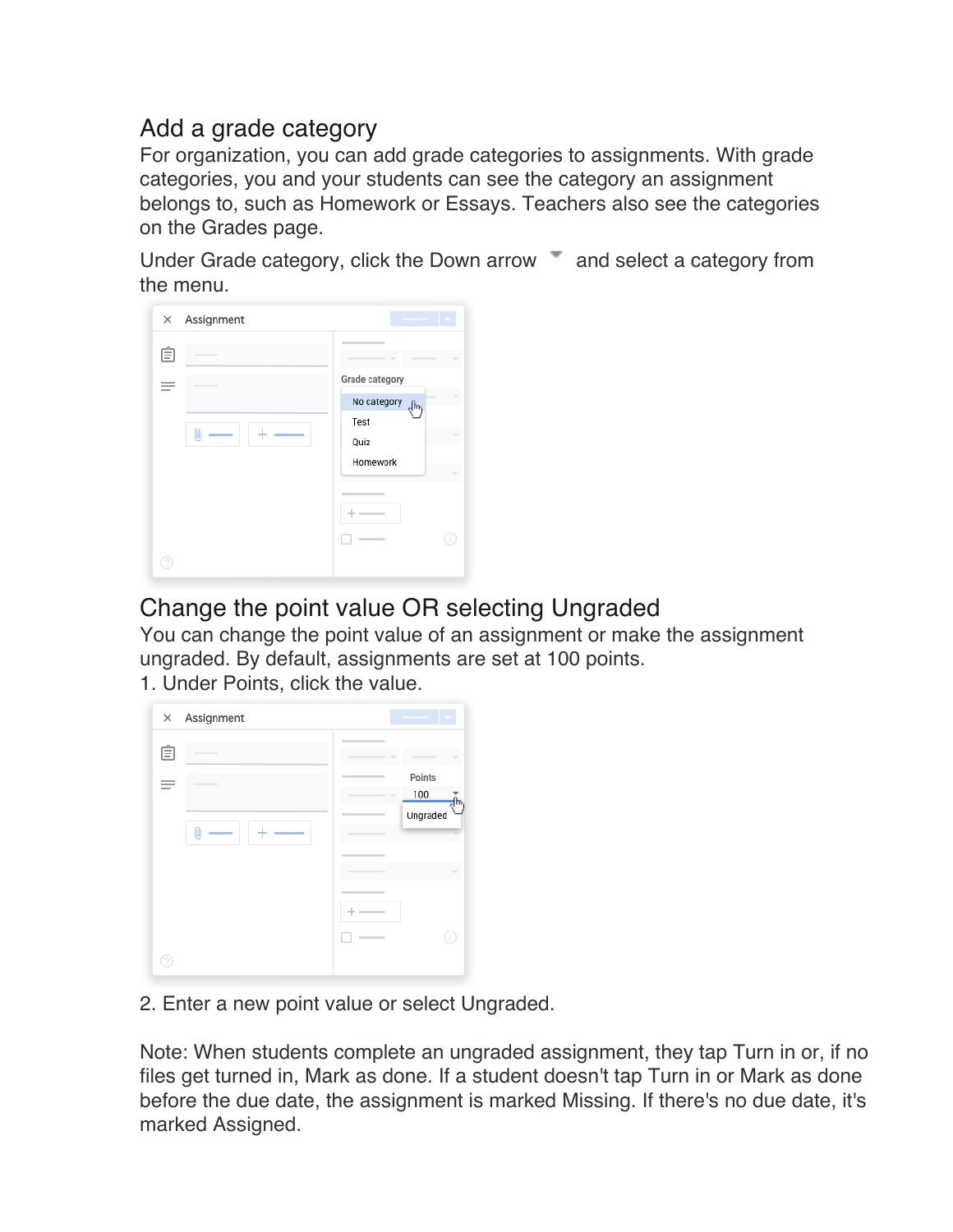When you return an ungraded assignment:

- 1. Rather than a grade, next to the student's name, you see Done  $\checkmark$ .
- 2. The student's assignment is marked Returned.

Before you return the assignment, you can add a private comment.

- 1. At the top, click Classwork the assignment View assignment.
- 2. On the left, check the box next to each student whose assignment you want to return.
- 3. Click Return and confirm.



### NOTE: ALL Classwork assignments must be set as "Ungraded" until further notice.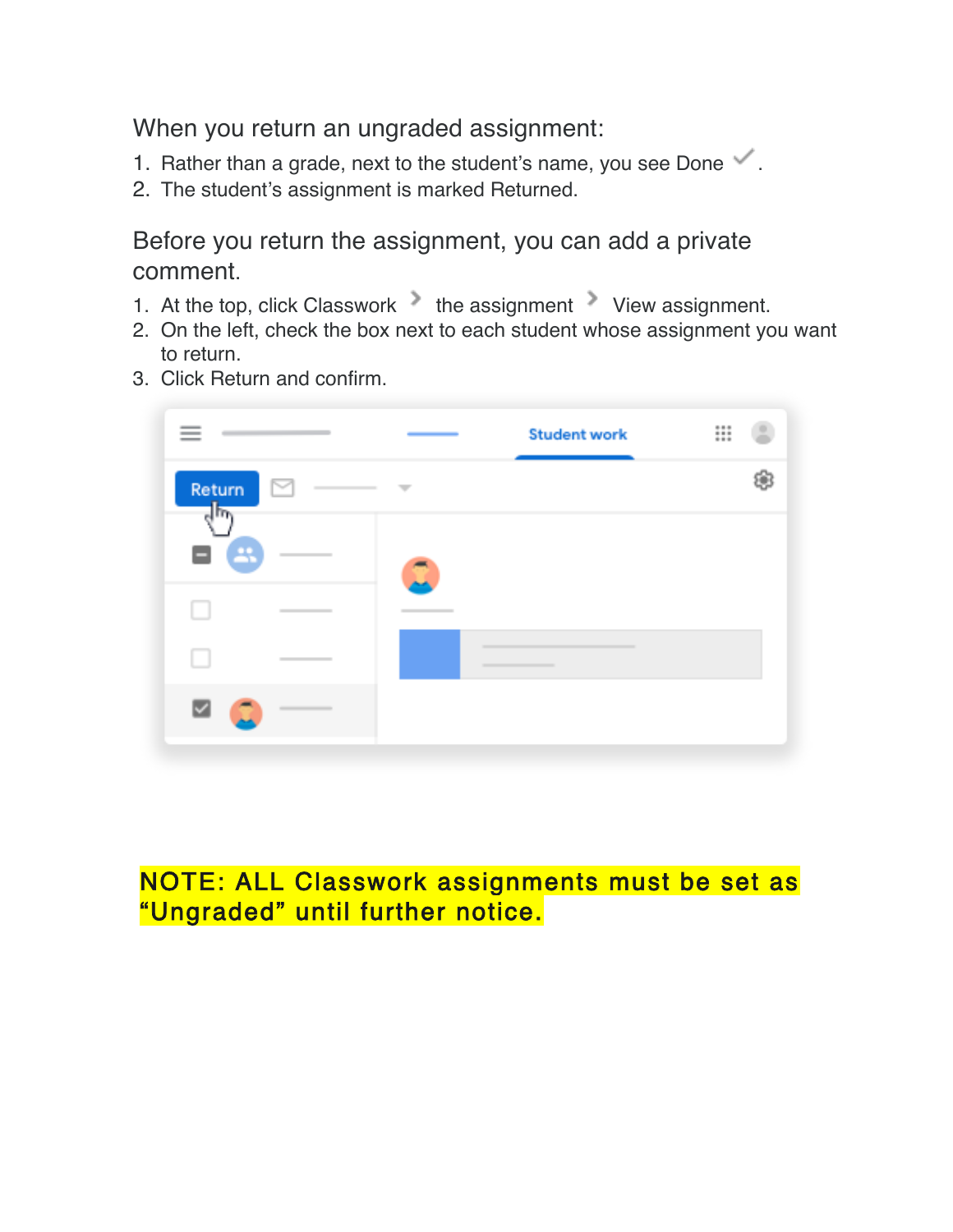#### Add a due date or time

By default, an assignment has no due date. To change this:

- 1. Under Due, click the Down arrow  $\overline{\phantom{a}}$ .
- 2. Next to No due date, click the Down

| arrow |  |
|-------|--|
|       |  |

| $\times$ | Assignment |                                                                 |
|----------|------------|-----------------------------------------------------------------|
| Ε        |            | $\overline{\phantom{a}}$                                        |
|          |            | w                                                               |
|          |            | Due<br>No due date<br>Due date & time<br>No due date<br>$+$ $-$ |
|          |            |                                                                 |

- 3. Click a date on the calendar.
- 4. (Optional) To set a due time, click Time enter a time and specify AM or PM.

Note: Work is marked Missing or Turned in late as soon as the date or time due arrives.